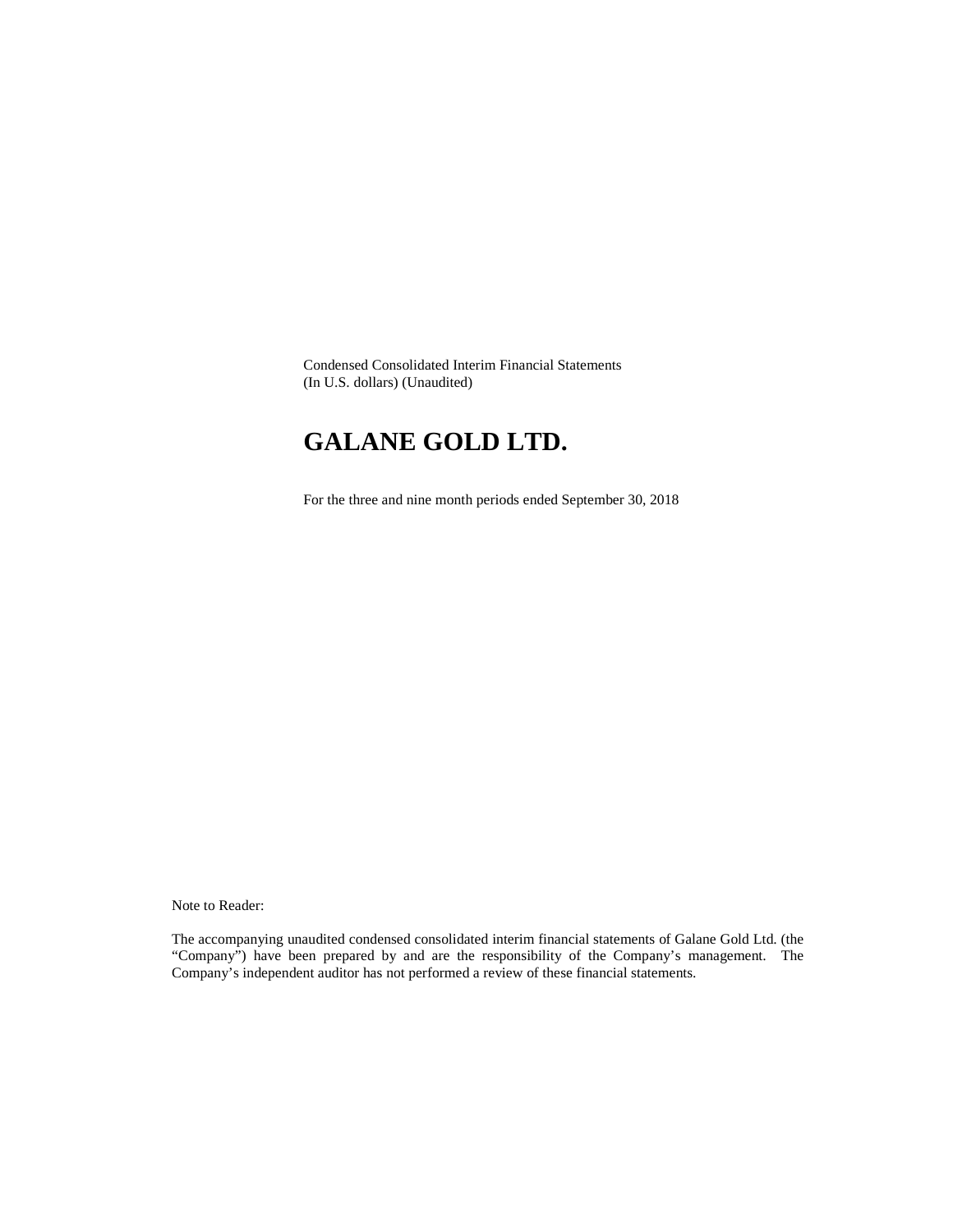Condensed Consolidated Interim Statement of Financial Position (In U.S. dollars) (Unaudited)

As at September 30, 2018 and December 31, 2017

|                                                              | <b>Notes</b> | September 30,    | December 31.                |
|--------------------------------------------------------------|--------------|------------------|-----------------------------|
|                                                              |              | 2018             | 2017                        |
| Assets                                                       |              |                  |                             |
| Current assets:                                              |              |                  |                             |
| Cash                                                         |              | \$<br>3,056,782  | \$.<br>2,550,701            |
| Trade and other receivables                                  | 6            | 1,592,693        | 1,582,958                   |
| Inventories                                                  | 7            | 3,986,196        | 4,772,353                   |
| Non-current assets:                                          |              | 8,635,671        | 8,906,012                   |
| Mining and exploration properties                            | 8            | 33,848,495       | 35,231,615                  |
| Plant and equipment                                          | 8            | 1,760,355        | 2,414,229                   |
|                                                              |              | 35,608,850       | 37,645,844                  |
|                                                              |              |                  |                             |
|                                                              |              | \$<br>44,244,521 | \$<br>46,551,856            |
| Liabilities and Shareholders' Equity<br>Current liabilities: |              |                  |                             |
| Accounts payable and accrued liabilities                     | 10           | \$<br>9,233,830  | 10,921,451<br>\$.           |
| Loans and borrowings                                         | 11           | 1,113,194        | 8,862,616                   |
|                                                              |              | 10,347,024       | $\overline{19,}784,067$     |
| Non-current liabilities:                                     |              |                  |                             |
| Loans and borrowings                                         | 11           | 13,510,473       | 6,114,155                   |
| Warrants denominated in a foreign currency                   | 13           | 31,875           | 31,402                      |
| Restoration and rehabilitation provision                     | 9            | 6,429,094        | 6,530,831                   |
|                                                              |              | 19,971,442       | 12,676,388                  |
| Shareholders' equity:                                        |              |                  |                             |
| Share capital                                                | 13           | \$<br>37,348,880 | \$<br>37,348,880            |
| Reserves                                                     | 13           | 2,447,779        | 2,280,668                   |
| Deficit                                                      |              | (25,870,604)     | (25, 538, 147)              |
|                                                              |              | 13,926,055       | 14,091,401                  |
|                                                              |              | \$<br>44,244,521 | $\mathcal{S}$<br>46,551,856 |

Commitments and contingencies (Note 15)

Approved and authorized by the Board for issue on November 27, 2018:

| "Ravi Sood " | Director | "lan Egan " | Director |
|--------------|----------|-------------|----------|
|--------------|----------|-------------|----------|

The notes on pages 5 to 15 are an integral part of these consolidated financial statements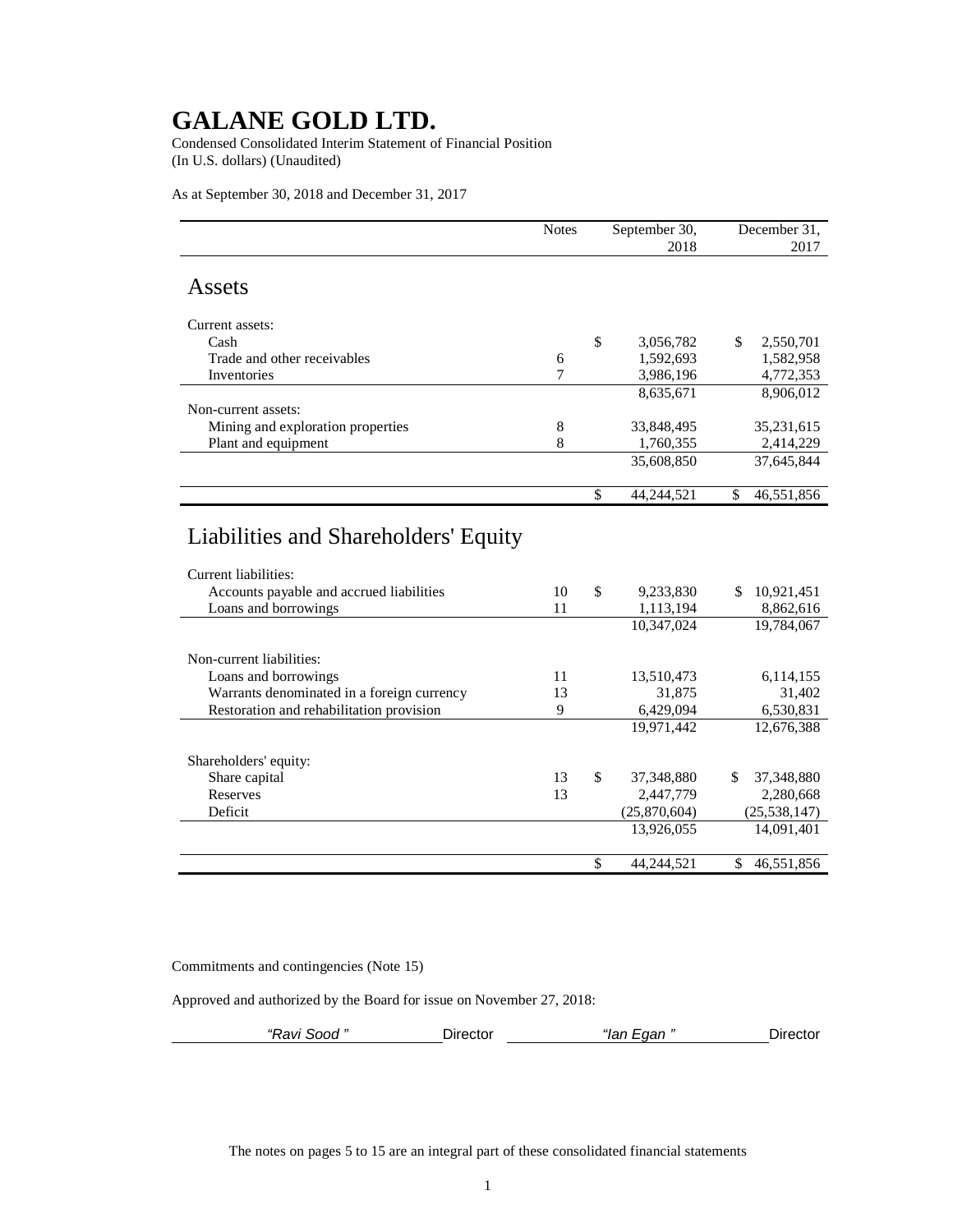Condensed Consolidated Interim Statement of Earnings (Loss) and Comprehensive Earnings (Loss) (In U.S. dollars) (Unaudited)

Three and nine month periods ended September 30, 2018 and 2017.

|                                                                               | Note | <b>Three Months</b> | Three Months     | Nine Months      |              | Nine Months   |
|-------------------------------------------------------------------------------|------|---------------------|------------------|------------------|--------------|---------------|
|                                                                               |      | Ended               | Ended            | Ended            |              | Ended         |
|                                                                               |      | September 30,       | September 30,    | September 30,    |              | September 30. |
|                                                                               |      | 2018                | 2017             | 2018             |              | 2017          |
|                                                                               |      |                     |                  |                  |              |               |
| Mining Revenue                                                                |      | \$<br>10,555,280    | \$<br>11,800,622 | \$<br>33,632,986 | \$           | 26,740,546    |
| <b>Mining Costs</b>                                                           | 14   | 11,360,303          | 9,987,271        | 31,973,333       |              | 27,374,869    |
| Earnings (Loss) from mining operations                                        |      | \$<br>(805, 023)    | \$<br>1,813,351  | \$<br>1,659,653  | \$           | (634, 323)    |
| Expenses:                                                                     |      |                     |                  |                  |              |               |
| <b>Exploration costs</b>                                                      |      | 66,928              | 57,021           | 184,913          |              | 142,246       |
| Foreign exchange (gain) loss                                                  |      | (457, 524)          | (71, 984)        | (1,091,177)      |              | 394,910       |
| Corporate general and administration                                          | 14   | 776,935             | 572,398          | 2,073,729        |              | 1,528,066     |
| Financing costs                                                               | 14   | 149,400             | 625,171          | 453,603          |              | 1,648,906     |
| Other expenses (income)                                                       | 14   | (81,997)            | (655, 516)       | 371,042          |              | (41, 926)     |
|                                                                               |      | \$<br>453,742       | \$<br>527,090    | \$<br>1,992,110  | $\mathbb{S}$ | 3,672,202     |
|                                                                               |      |                     |                  |                  |              |               |
| (Loss) earnings and comprehensive (loss) earnings                             |      |                     |                  |                  |              |               |
| for the period before taxation                                                |      | \$<br>(1,258,765)   | \$<br>1,286,261  | \$<br>(332, 457) | \$           | (4,306,525)   |
| Taxation                                                                      | 12   | \$                  | \$               | \$               | \$           |               |
| earnings<br>comprehensive<br>$(\text{loss})$<br>and<br>$(\text{loss})$<br>Net |      |                     |                  |                  |              |               |
| earnings for the period                                                       |      | \$<br>(1,258,765)   | \$<br>1,286,261  | \$<br>(332, 457) | S.           | (4,306,525)   |
|                                                                               |      |                     |                  |                  |              |               |
| Basic (loss) earnings per common share                                        | 13   | \$<br>(0.01)        | \$<br>0.01       | \$<br>(0.00)     | \$           | (0.03)        |
| Diluted (loss) earnings per common share                                      | 13   | \$<br>(0.01)        | \$<br>0.01       | \$<br>(0.00)     | \$           | (0.03)        |
| Weighted average number of common shares- basic                               | 13   | 146,804,760         | 146,804,760      | 146,804,760      |              | 146,278,300   |
|                                                                               |      |                     |                  |                  |              |               |
| Weighted average number of common shares -                                    | 13   | 146,804,760         | 146,804,760      | 146,804,760      |              | 146,278,300   |
| diluted                                                                       |      |                     |                  |                  |              |               |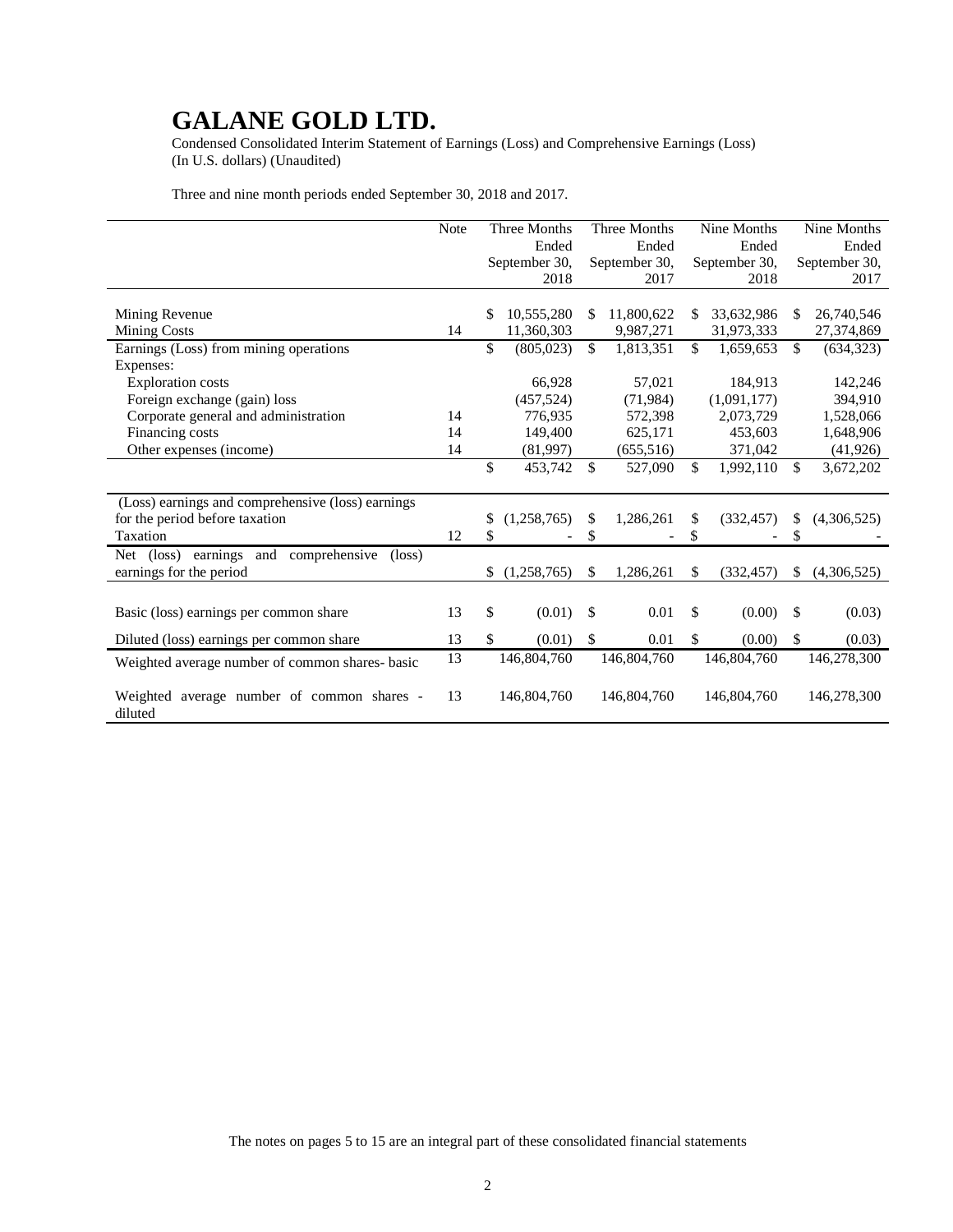Condensed Consolidated Interim Statement of Changes in Equity (In U.S. Dollars) (Unaudited)

Nine month periods ended September 30, 2018 and 2017

|                                                             |              | <b>Capital Stock</b> |     |              | <b>Reserves</b> |                                |                 |    |                       |
|-------------------------------------------------------------|--------------|----------------------|-----|--------------|-----------------|--------------------------------|-----------------|----|-----------------------|
|                                                             | <b>Notes</b> | <b>Number</b>        |     | Amount       |                 | <b>Stock based</b><br>payments | <b>Deficit</b>  |    | <b>Total</b>          |
| Balance as at December 31, 2016                             |              | 145,088,978          | \$. | 37,139,370   | S.              | 2,077,781                      | \$ (23,195,178) | \$ | 16,021,973            |
| Stock-based compensation                                    | 13           |                      |     |              |                 | 206,285                        |                 |    | 206,285               |
| Deferred Share Units issued                                 | 13           | 965,782              |     | 164,431      |                 | (164, 431)                     |                 |    |                       |
| Options exercised                                           | 13           | 750,000              |     | 45,079       |                 | (17,329)                       |                 |    | 27,750                |
| Net loss and comprehensive loss for the<br>period           |              |                      |     |              |                 |                                | (4,306,525)     |    | (4,306,525)           |
| Balance as at September 30, 2017                            |              | 146,804,760          | \$. | 37,348,880   | \$              | 2,102,306                      | \$(27,501,703)  | \$ | 11,949,483            |
|                                                             |              |                      |     |              |                 |                                |                 |    |                       |
| Balance as at December 31, 2017<br>Stock-based compensation | 13           | 146,804,760          |     | 37, 348, 880 |                 | 2,280,668<br>167,111           | (25, 538, 147)  |    | 14,091,401<br>167,111 |
| Net loss and comprehensive loss for the                     |              |                      |     |              |                 |                                |                 |    |                       |
| period                                                      |              |                      |     |              |                 |                                | (332, 457)      |    | (332, 457)            |
| <b>Balance as at September 30, 2018</b>                     |              | 146,804,760          | \$. | 37,348,880   | S.              | 2,447,779                      | \$ (25,870,604) | S. | 13,926,055            |

The notes on pages 5 to 15 are an integral part of these consolidated financial statements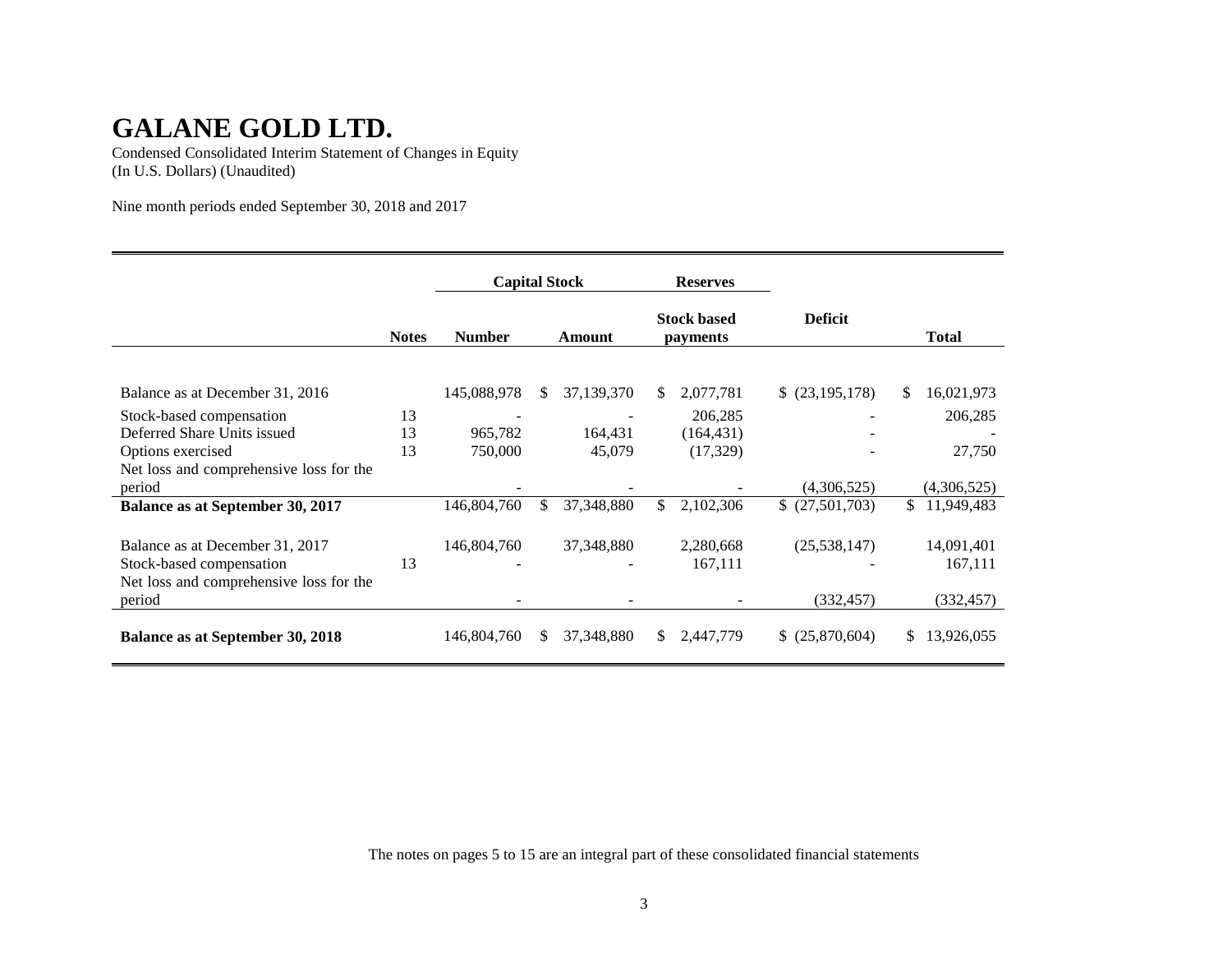Condensed Consolidated Interim Statement of Cash Flows (In U.S. Dollars) (Unaudited)

Nine month periods ended September 30, 2018 and 2017

|                                                    | <b>Notes</b> |                          | 2018        |                          | 2017        |
|----------------------------------------------------|--------------|--------------------------|-------------|--------------------------|-------------|
|                                                    |              |                          |             |                          |             |
| Cash flows from operating activities:              |              |                          |             |                          |             |
| Net earnings (loss) for the period                 |              | \$                       | (332, 457)  | \$                       | (4,306,525) |
| Items not involving cash:                          |              |                          |             |                          |             |
| Change in fair value of warrants                   | 14           |                          | 473         |                          | 11,593      |
| Deferral of royalties                              | 11           |                          |             |                          | 1,300,709   |
| Depreciation and amortization                      | 8            |                          | 4,298,213   |                          | 5,275,918   |
| Share based compensation                           | 14           |                          | 167,111     |                          | 206,285     |
| Accretion                                          | 14           |                          | 274,579     |                          | 728,787     |
| Interest expense                                   | 14           |                          | 178,551     |                          | 1,120,190   |
| Foreign exchange (gain) loss                       |              |                          | (558, 547)  |                          | 58,043      |
| Working capital adjustments:                       |              |                          |             |                          |             |
| Change in trade and other receivables              |              |                          | (87, 505)   |                          | 36,315      |
| Change in inventories                              |              |                          | 786,157     |                          | 1,729,659   |
| Change in trade and other payables                 |              |                          | (1,229,662) |                          | (1,855,691) |
|                                                    |              |                          |             |                          |             |
| Cash flows from operating activities               |              | $\mathbb{S}$             | 3,496,913   |                          | 4,305,283   |
|                                                    |              |                          |             |                          |             |
| Cash flows from investing activities:              |              |                          |             |                          |             |
| Mining assets acquired                             | 8            | $\overline{\mathcal{S}}$ | (2,261,219) |                          | (1,713,273) |
| Cash flows used in investing activities            |              |                          | (2,261,219) |                          | (1,713,273) |
|                                                    |              |                          |             |                          |             |
| Cash flow from financing activities:               |              |                          |             |                          |             |
| Short term note                                    |              |                          |             |                          | 499,888     |
| Repayment of short term note                       |              |                          |             |                          | (200,000)   |
| Deferred royalties                                 |              |                          | (350,000)   |                          |             |
| Interest paid                                      |              |                          |             |                          | (28, 233)   |
| Options exercised                                  | 13           |                          |             |                          | 27,750      |
| Repayment of loans                                 |              |                          |             |                          | (1,633,767) |
| Capital lease obligations                          |              |                          | (370,995)   |                          | (325, 838)  |
| Cash flows from financing activities               |              | \$                       | (720, 995)  | \$                       | (1,660,200) |
| Increase in cash                                   |              | \$                       | 514,699     | $\overline{\mathcal{S}}$ | 931,810     |
|                                                    |              |                          |             |                          |             |
| Effect of unrealized foreign exchange gain on cash |              |                          | (8,618)     |                          | 1,389       |
| Cash, at January 1                                 |              |                          | 2,550,701   |                          | 823,741     |
| Cash, at September 30                              |              | \$                       | 3,056,782   | \$                       | 1,756,940   |

The notes on pages 5 to 15 are an integral part of these consolidated financial statements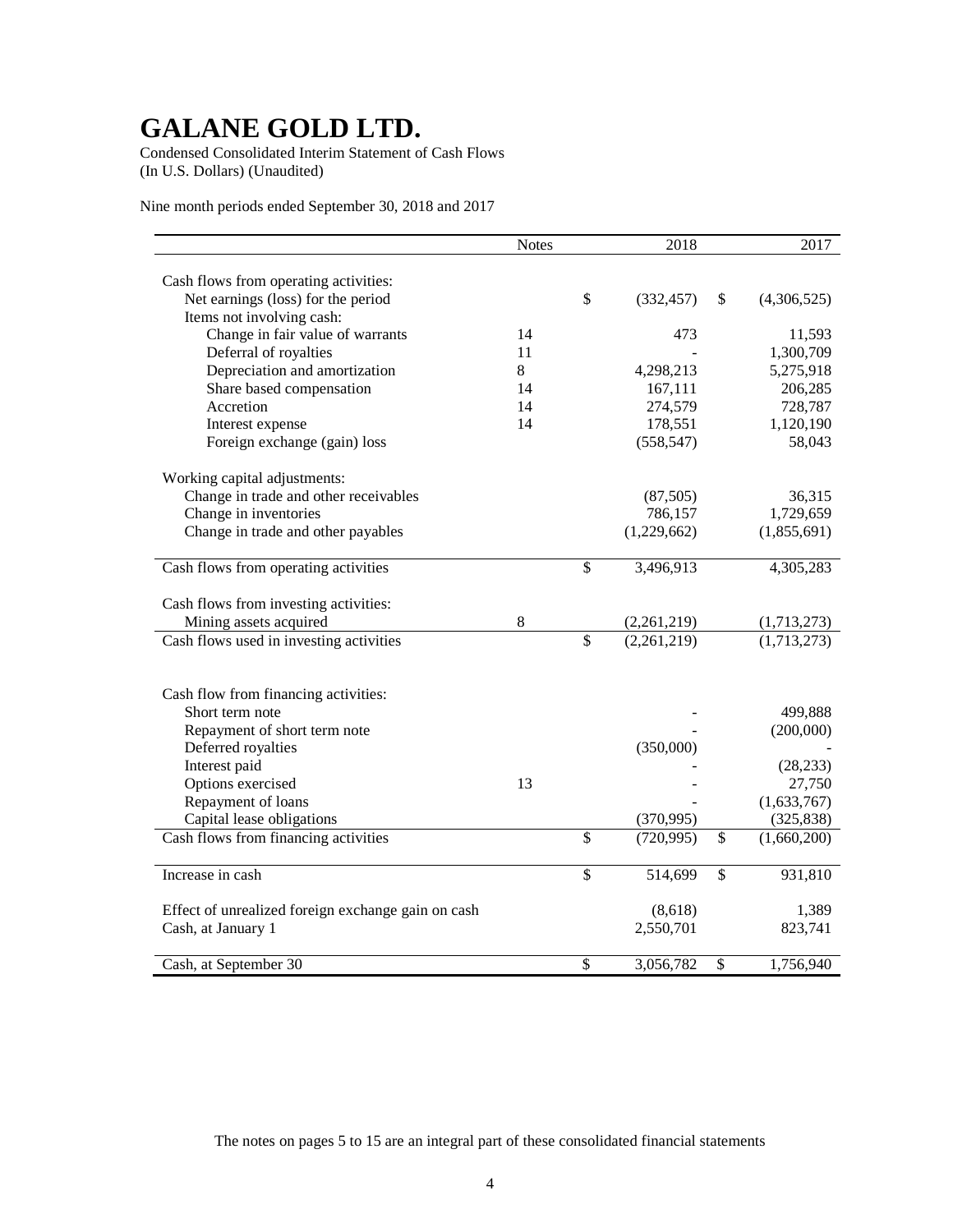Notes to the Unaudited Condensed Consolidated Interim Financial Statements (in U.S. Dollars) For the three and nine months ended September 30, 2018 and 2017

## **1. Corporate Information**

Galane Gold Ltd. (the "Company") operates through its wholly owned subsidiary, Galane Gold Mines Ltd., which was incorporated under the *Business Corporations Act* (Ontario) on November 15, 2010 and whose principal business activities are the exploration for, development of, and operation of gold mining properties. The Company's registered and head office is located at Suite 1800, 181 Bay St., Toronto, Ontario, Canada.

## **2. Liquidity Risk**

As at September 30, 2018, the Company had a working capital deficiency of \$1.7 million compared to a deficiency of \$10.9 million at December 31, 2017. Included in working capital as at December 31, 2017 was \$8.4 million due to the government of Botswana relating to outstanding royalty payments, the majority of which has been transferred to long term liabilities based on an agreement with the government of Botswana.

The strength in gold prices and improved operating performance at the Mupane mine have had a positive impact on the Company's operating results, resulting in earnings from mining operations of \$1.7 million for the period ended September 30, 2018, compared to a loss of \$0.6 million for the same period in 2017. Cash flow generated from operations for the nine months ended September 30, 2018 was \$3.5 million and the Company expects to be able to meet its obligations as they fall due for at least the next 12 months from cash generated from operations.

The current commodity price and exchange rate environment can be volatile which may have an impact on the Company's cash flows. Despite the higher gold price currently being realized, the Company continues to review its near term operating plans and to take steps to reduce costs and maximize cash flow generated from operations.

## **3. Basis of preparation**

## **(a) Statement of compliance**

The unaudited condensed consolidated interim financial statements (the "Financial Statements") of the Company as at and for the nine months ended September 30, 2018 have been prepared in accordance with IAS 34, Interim Financial Reporting, and do not include all of the information required for full annual consolidated financial statements. Accordingly, certain information and disclosures normally included in annual financial statements prepared in accordance with International Financial Reporting Standards ("IFRS") have been omitted or condensed.

## **(b) Significant accounting judgments, estimates and assumptions**

The preparation of the Financial Statements in conformity with IFRS requires management to make judgments, estimates and assumptions that affect the reported amounts of assets, liabilities and contingent liabilities at the date of the Financial Statements and reported amounts of revenues and expenses during the reporting period. Estimates and assumptions are regularly evaluated and are based on management's experience and other factors, including expectations of future events that are believed to be reasonable under the circumstances. Actual results may differ from these estimates. The particular areas of estimation uncertainty and critical judgments are outlined in detail in the annual audited consolidated financial statements for the year ended December 31, 2017 (the "Annual Financial Statements").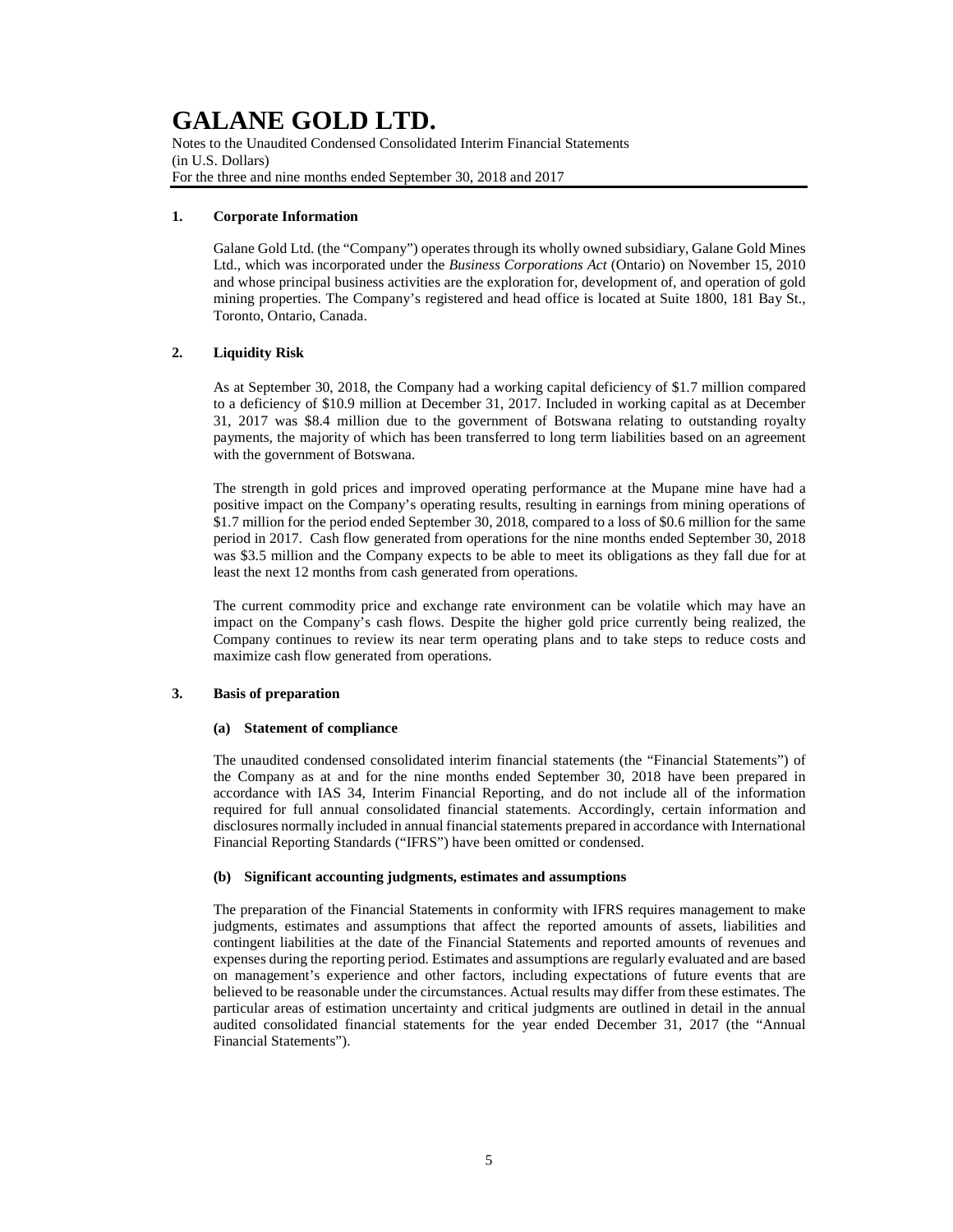Notes to the Unaudited Condensed Consolidated Interim Financial Statements (In U.S. Dollars) For the three and nine months ended September 30, 2018 and 2017

#### **(c) Functional and presentation currency**

The consolidated financial statements are presented in U.S. dollars, which is the functional currency of the Company and each of its subsidiaries. All amounts are in U.S. dollars, except where otherwise indicated.

### **4. Significant Accounting Policies**

These Financial Statements have been prepared following the same accounting policies and methods of computation as the Annual Financial Statements, except as set out below.

**(a)** IFRS 9 Financial Instruments - The Company adopted IFRS 9 on a retrospective basis effective January 1, 2018. The adoption of this standard did not have any measurement impact on prior period financial results or financial position.

Financial instruments are recognized on the date on which the Company becomes a party to the contractual provisions of the financial instrument. The Company classifies its financial instruments in the following categories:

Financial assets at amortized cost – Assets that are held for collection of contractual cash flows where those cash flows represent solely payments of principal and interest are measured at amortized cost. The Company's receivables, which are not provisionally priced, consist of fixed or determined cash flows related solely to principal and interest amounts. The Company's intent is to hold these receivables until cash flows are collected. Receivables are recognized initially at fair value, net of any transaction costs incurred and subsequently measured at amortized cost using the effective interest rate method. The Company recognizes a loss allowance, as appropriate, for expected credit losses on a financial asset that is measured at amortized cost.

Financial liabilities at amortized cost *–* Financial liabilities are measured at amortized cost using the effective interest rate method, unless they are required to be measured at fair value through profit and loss. Interest bearing loans and borrowings, including mining royalties payable are recognized initially at fair value, net of any transaction costs incurred, and subsequently at amortized cost using the effective interest rate method.

**(b)** IFRS 15 Revenue from contracts with customers - The Company adopted IFRS 15 on a retrospective basis effective January 1, 2018. The adoption of this standard did not have any measurement impact on prior period financial results or financial position and accordingly no restatement of prior periods was required.

#### **5. Future Accounting Policies**

The following new standards and amendments to standards and interpretations which were issued but not yet effective for the quarter ended September 30, 2018, have not been applied in preparing these Financial Statements. They are summarized as follows:

## **(a) IFRS 16 – Leases**

In January 2016, the IASB issued IFRS 16 "Leases" ("IFRS 16"). This standard is effective for annual periods beginning on or after January 1, 2019. IFRS 16 requires lessees to recognize assets and liabilities for most leases, in particular those treated as operating leases under existing IFRS. The Company is in the process of determining the impact of IFRS 16 on its consolidated financial statements.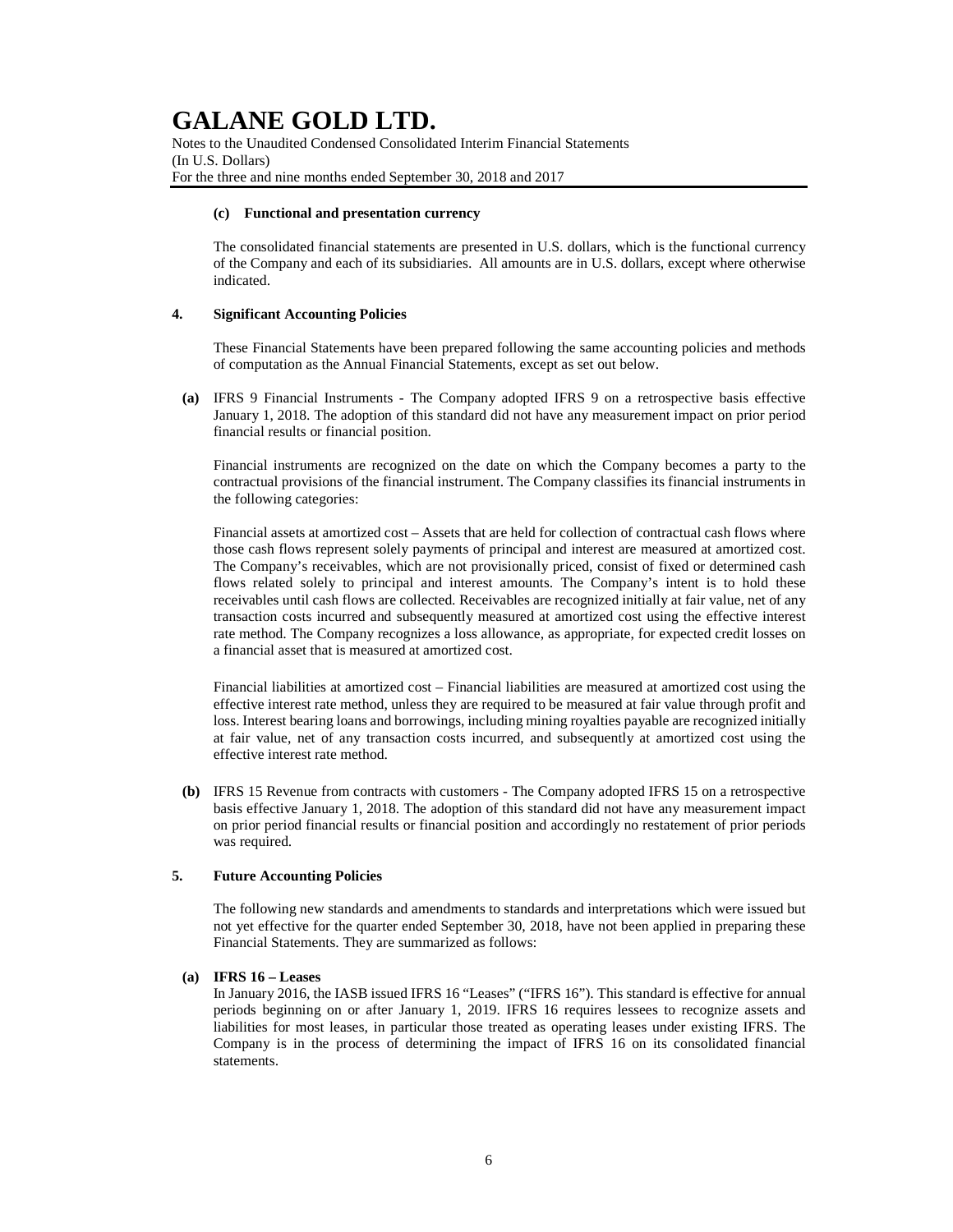Notes to the Unaudited Condensed Consolidated Interim Financial Statements (In U.S. Dollars) For the three and nine months ended September 30, 2018 and 2017

## **6. Trade and other receivables**

|                   | September 30, | December 31. |
|-------------------|---------------|--------------|
|                   | 2018          | 2017         |
| Trade receivables | \$<br>378.917 | 501,890      |
| Other receivables | 82,266        | 83,830       |
| Taxes recoverable | 558,939       | 380,431      |
| Prepaid expenses  | 572.571       | 616,807      |
|                   | 1,592,693     | 1,582,958    |

# **7. Inventories**

The amount of inventories recognized as an expense during the period is included in mining costs in the condensed consolidated interim statement of earnings and comprehensive earnings. The carrying values at the end of the respective periods are:

|                 | September 30,   | December 31. |
|-----------------|-----------------|--------------|
|                 | 2018            | 2017         |
| Gold in process | \$<br>577.784   | 855,376      |
| Supplies        | 2,972,504       | 3,062,476    |
| Ore Stockpiles  | 435.908         | 854,501      |
|                 | \$<br>3,986,196 | 4,772,353    |

# **8. Mining assets**

The continuity of mining assets for the nine months ended September 30, 2018 is as follows:

|                                                                                                          | Construction<br>in Progress | Mining and<br>Exploration           | Plant and<br>Equipment    | Total                         |
|----------------------------------------------------------------------------------------------------------|-----------------------------|-------------------------------------|---------------------------|-------------------------------|
| Cost at December 31, 2017<br>Additions:                                                                  | \$<br>2,503,251             | \$<br>Properties<br>84, 282, 797    | \$<br>7,034,231           | \$<br>93,820,279              |
| Additions                                                                                                | 609,299                     | 1,546,990                           | 104,930                   | 2,261,219                     |
| Cost at September 30,<br>2018                                                                            | \$<br>3,112,550             | \$<br>85,829,787                    | \$.<br>7,139,161          | \$<br>96,081,498              |
| Accumulated depreciation<br>and amortization at<br>December 31, 2017<br>Depreciation and<br>amortization | \$                          | \$<br>(51, 554, 433)<br>(3,539,409) | (4,620,002)<br>(758, 804) | \$(56,174,435)<br>(4,298,213) |
| Accumulated depreciation<br>and amortization at<br>September 30, 2018                                    | \$                          | \$<br>(55,093,842)                  | \$ (5,378,806)            | \$(60,472,648)                |
| Net book value, September<br>30, 2018                                                                    | \$<br>3,112,550             | \$<br>30.735.945                    | \$<br>1,760,355           | \$ (35,608,850)               |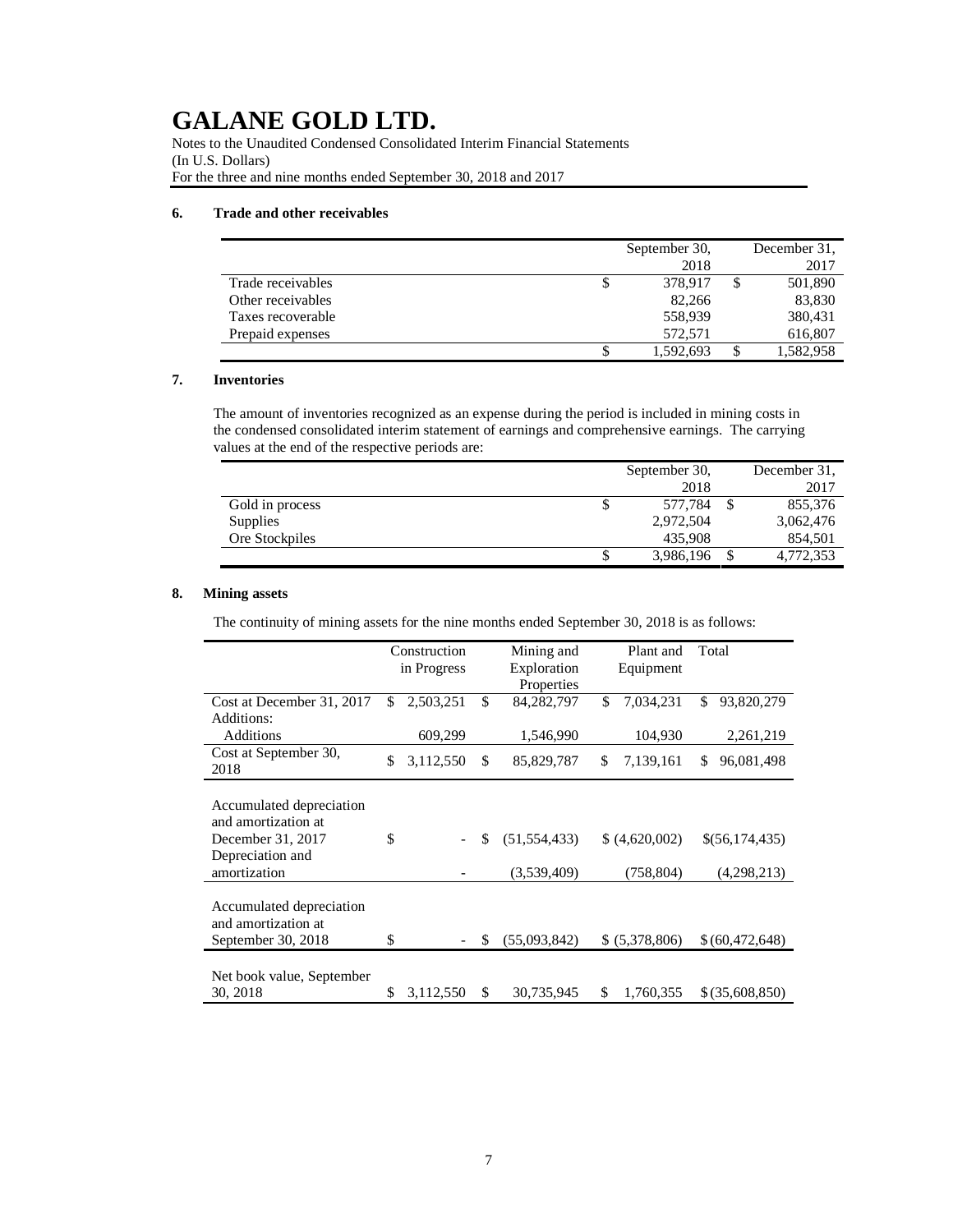Notes to the Unaudited Condensed Consolidated Interim Financial Statements (In U.S. Dollars) For the three and nine months ended September 30, 2018 and 2017

#### **9. Restoration and rehabilitation provision**

|                       | Restoration and rehabilitation |           |  |  |  |
|-----------------------|--------------------------------|-----------|--|--|--|
|                       | provision                      |           |  |  |  |
| At December 31, 2017  |                                | 6,530,831 |  |  |  |
| Revaluation           |                                | (376,316) |  |  |  |
| Accretion             |                                | 274,579   |  |  |  |
| At September 30, 2018 |                                | 6.429.094 |  |  |  |

#### **10. Trade accounts payable and accrued liabilities**

|                                               | September 30,<br>2018  | December 31.<br>2017   |
|-----------------------------------------------|------------------------|------------------------|
| Trade accounts payable<br>Accrued liabilities | 7,272,187<br>1,961,643 | 8,761,301<br>2,160,150 |
|                                               | 9,233,830              | 10,921,451             |

# **11. Loans and borrowings**

|                                 | September 30,<br>2018 |     | December 31.<br>2017 |
|---------------------------------|-----------------------|-----|----------------------|
|                                 |                       |     |                      |
| Current                         |                       |     |                      |
| Mining Royalties <sup>(2)</sup> | \$<br>979,115         | -\$ | 8,398,709            |
| Capital lease obligation $(3)$  | 134,079               |     | 463,907              |
|                                 | \$<br>1,113,194       | \$  | 8,862,616            |
|                                 |                       |     |                      |
| Non-Current                     |                       |     |                      |
| Debentures $(1)$                | \$<br>6,242,031       | -S  | 6,072,987            |
| Mining Royalties <sup>(2)</sup> | 7,268,442             |     |                      |
| Capital lease obligation $(3)$  |                       |     | 41,168               |
|                                 | \$<br>13,510,473      | \$  | 6,114,155            |

(1) The Company issued unsecured debentures to certain Galaxy loan holders and other parties as settlement of amounts previously due on the acquisition of Galaxy in 2015. The current terms of the debentures are as follows:

• initial principal amount - \$5,650,269;

interest rate - fixed rate of 4% per annum, compounded annually;

<sup>•</sup> \$2,400,836 of such principal is repayable on November 20, 2019 and is convertible into common shares at a price of C\$0.58 per share, based on a pre-determined exchange rate, with interest convertible into common shares, based on a pre-determined exchange rate, at a price equivalent to the greater of C\$1.00 and the Discounted Market Price (as defined by the TSX Venture Exchange) at the time of conversion, subject to acceptance of the TSX Venture Exchange; and

<sup>•</sup> In accordance with an amended and restated debenture agreed to between the Company and a debenture holder in the second quarter of 2018: (i) \$3,249,433 of such principal is repayable on November 20, 2021 and is convertible into common shares at a price of C\$0.15 per share, based on a pre-determined exchange rate; (ii) interest is convertible into common shares, based on a pre-determined exchange rate, at a price equivalent to the greater of C\$0.15 and the Discounted Market Price at the time of conversion; (iii) the Company has a right of forced conversion for the principal where the trading price of the common shares exceeds C\$0.15 for 10 consecutive trading days; (iv) the accrued interest to December 31, 2017 becomes payable 7 days after the Company first draws down on the proposed loan facility to be provided to the Company by Barak Fund SPC Limited; and (v) commencing January 1, 2018, interest for a calendar year will be due and payable on March 31 of the subsequent year, with the first such payment being due on March 31, 2019.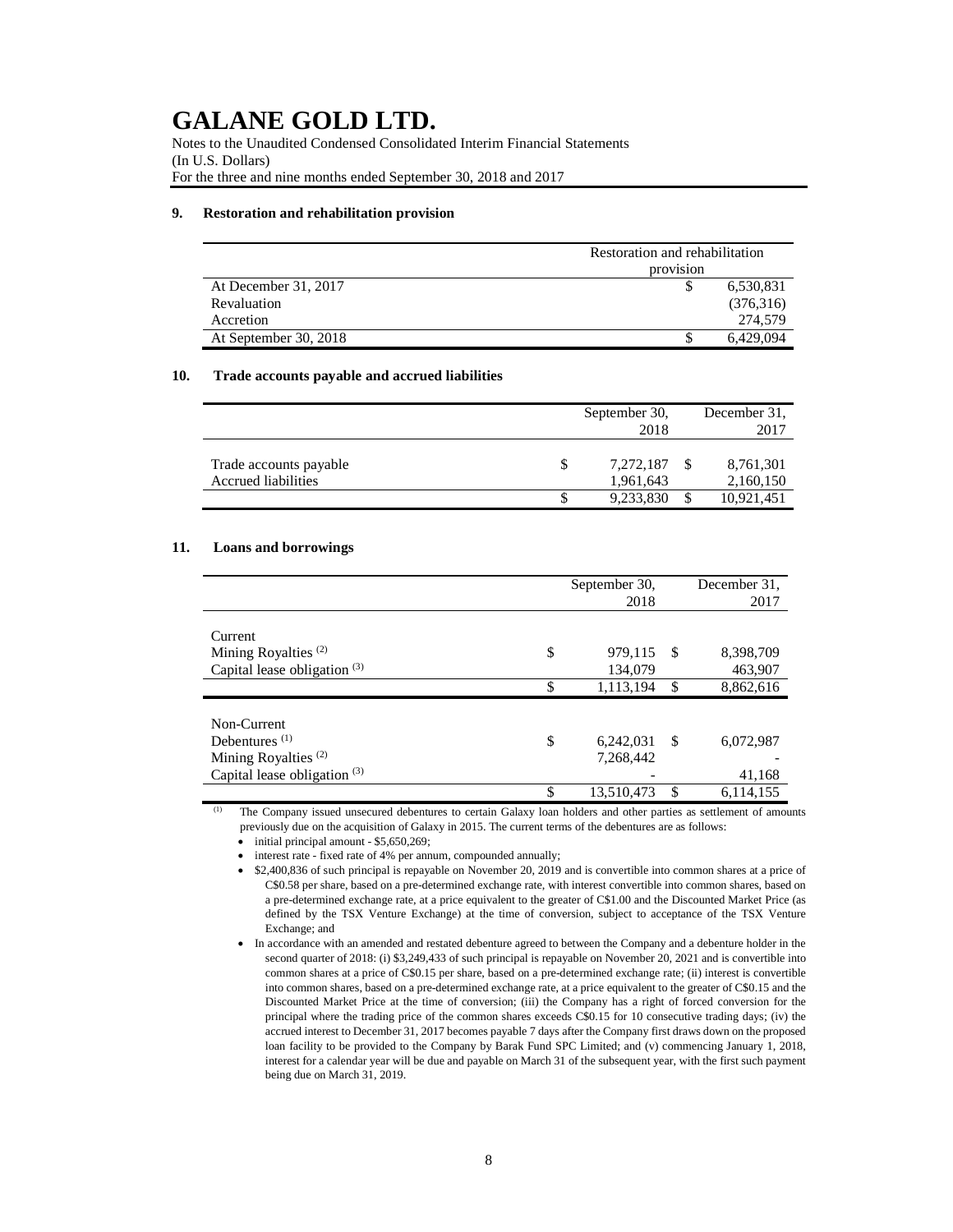Notes to the Unaudited Condensed Consolidated Interim Financial Statements (In U.S. Dollars)

For the three and nine months ended September 30, 2018 and 2017

- The Government of Botswana royalties were all recorded as current liabilities at December 31, 2017, however on March 19, 2018 an agreement was reached with the government regarding royalties payable on the sale of gold and subsequent repayment thereof under the following terms:
	- \$8,398,709 of royalties deferred to December 2017 will commence repayment in March 2018 over 34 months as follows:
		- o principal repayments of \$21,593 per month for ten months commencing March 2018,
		- o principal repayments of \$101,593 per month for 12 months commencing January 2019, and
		- o the remaining balance to be repaid in 12 equal monthly payments commencing January 2020;
	- interest to be charged at Bank of Botswana commercial bank prime lending rate plus 5%, applied on a simple interest basis, equating to \$28,407 per month over the 34 month repayment period; and
	- the deferral amount is unsecured.
- <sup>(3)</sup> The Company acquired a Komatsu Dozer in March 2015 and financed \$535,000 of the acquisition costs. The lease term is 48 months with monthly payments of approximately \$13,500 per month principal and interest. In December 2016, the Company acquired an Atlas Copco Simba drilling machine and financed \$617,000 of the acquisition cost. The lease term is 24 months with monthly payments of approximately \$28,616 in principal and interest.

# **12. Income and Mining Taxes**

The Company estimates the effective tax rate expected to be applicable for the full fiscal year and uses that rate to provide for income taxes in interim reporting periods. The Company also recognizes the tax impact on certain discrete (unusual or infrequently occurring) items, including changes in judgment concerning the probable realization of losses and effects of changes in tax laws or rates, in the interim period in which they occur.

As a result of the effect of utilization of loss carry forwards available to the Company, the Company reported no income tax expense for the three and nine months ended September 30, 2018 (three and nine months ended September 30, 2017 - \$nil). The effective income tax rates vary from the combined Canadian federal and provincial statutory income tax rate of 26.50% for the three and nine months ended September 30, 2018 (three and nine months ended September 30, 2017 – 26.50%) due to the geographical distribution of earnings, which are subject to different tax rates, fluctuations in exchange rates and other non-deductible expenses.

#### **13. Share Capital**

#### **(a) Authorized share capital:**

As at September 30, 2018, the authorized share capital of the Company consisted of an unlimited number of common shares. All issued shares are fully paid.

#### **(b) Issued share capital:**

As at September 30, 2018, 146,804,760 common shares are issued and outstanding.

The Company did not issue any common shares during the nine month period ended September 30, 2018.

The Company issued a total of 1,715,782 common shares during the nine month period ended September 30, 2017. The Company issued 965,782 common shares pursuant to the Company's deferred share unit plan at a weighted average price of C\$0.17. There were 750,000 common shares issued following the exercise of options at an exercise price of C\$0.05 per share.

#### **(c) Stock Options:**

The Company has a stock option plan whereby options may be granted to directors, officers, employees and consultants. As at September 30, 2018, a maximum of 14,680,476 options to purchase common shares were issuable under the Company's stock option plan, of which 4,980,476 remained available for issuance.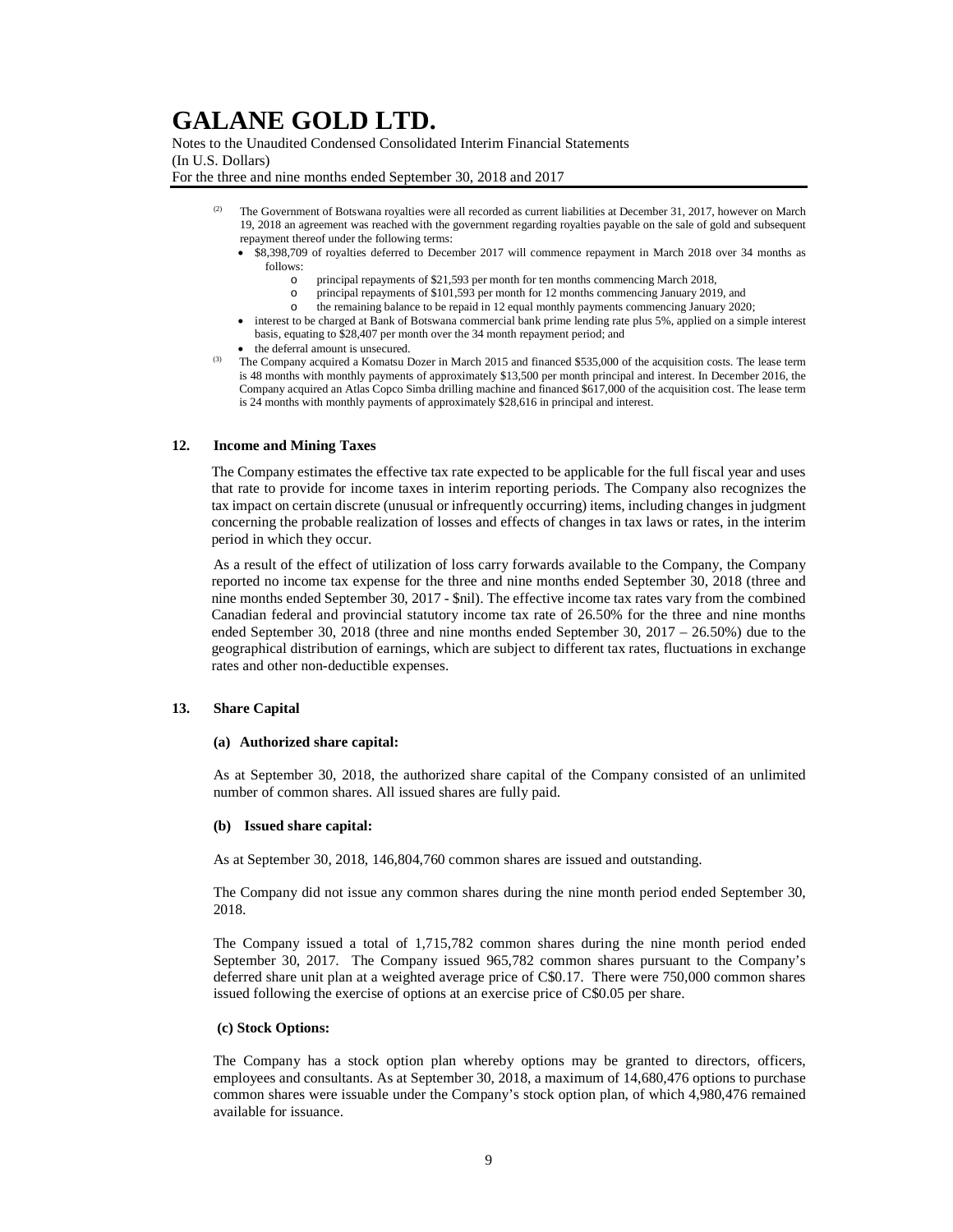Notes to the Unaudited Condensed Consolidated Interim Financial Statements (In U.S. Dollars) For the three and nine months ended September 30, 2018 and 2017

The following is a summary of stock options outstanding as at September 30, 2018 and December 31, 2017 along with changes during the periods then ended:

|                                                           |                | Weighted       |
|-----------------------------------------------------------|----------------|----------------|
|                                                           |                | Average        |
|                                                           | Number of      | Exercise Price |
|                                                           | <b>Options</b> | (CDN\$)        |
| Balance December 31, 2016                                 | 11,290,000     | 0.18<br>-S     |
| Options expired                                           | (1,090,000)    | 0.84           |
| Options cancelled                                         | (250,000)      | 0.05           |
| Options exercised <sup>(3)</sup>                          | (750,000)      | 0.05           |
| Options granted May 29, 2017, expiring May 29, 2022       | 500,000        | 0.10           |
| Balance December 31, 2017 and September 30, 2018 $(1)(2)$ | 9.700,000      | 0.11           |

(1) The weighted average time to expiration for outstanding options is 2.6 years.

a. The range of exercise price are C\$0.095 to C\$0.12.

(2) As at September 30, 2018,  $3,970,000$  options were exercisable (December 31, 2017 – 2,690,000).

 $^{(3)}$  The weighted average share price on the exercise dates for the 2017 stock option exercises was C\$0.09.

#### **(d) Earnings (loss) per share:**

The calculation of earnings (loss) per share is based on the following data:

|                                                                                                                      | Three months<br>ended<br>September 30, |             | Nine months<br>ended<br>September 30, |             | Three months<br>ended<br>September 30, |             | Nine months<br>ended<br>September 30, |             |
|----------------------------------------------------------------------------------------------------------------------|----------------------------------------|-------------|---------------------------------------|-------------|----------------------------------------|-------------|---------------------------------------|-------------|
|                                                                                                                      |                                        | 2018        | 2018                                  |             | 2017                                   |             | 2017                                  |             |
| Earnings (loss)                                                                                                      | \$                                     | (1,258,765) | \$                                    | (332, 457)  | \$                                     | 1,286,261   | \$                                    | (4,306,525) |
| Weighted average number of<br>common shares outstanding for<br>purposes of basic earnings per<br>share               |                                        | 146,804,760 |                                       | 146,804,760 |                                        | 146,804,760 |                                       | 146,278,300 |
| Dilutive deferred share units<br>Dilutive options                                                                    |                                        |             |                                       |             |                                        |             |                                       |             |
| Weighted<br>number<br>average<br>of<br>common shares outstanding for the<br>purpose of diluted earnings per<br>share |                                        | 146,804,760 |                                       | 146,804,760 |                                        | 146,804,760 |                                       | 146,278,300 |
| Earnings (loss) per share                                                                                            |                                        |             |                                       |             |                                        |             |                                       |             |
| <b>Basic</b>                                                                                                         | \$                                     | (0.01)      | \$                                    | (0.00)      | \$                                     | 0.01        | \$                                    | (0.03)      |
| Diluted                                                                                                              | S                                      | (0.01)      | \$                                    | (0.00)      | S                                      | 0.01        | \$                                    | (0.03)      |

Basic earnings (loss) per share is computed by dividing the earnings (loss) by the weighted average number of common shares outstanding during the period. Diluted earnings per share reflects the potential dilution of outstanding warrants, stock options deferred share units or convertible debentures in the weighted average number of common shares outstanding during the period, if dilutive. For the three and nine months ended September 30, 2018, and the nine months ended September 30, 2017, all instruments were anti-dilutive due to the net loss in the period.

## **(e) Deferred Share Units**

The Company has established a deferred share unit plan whereby deferred share units ("DSUs") may be granted to directors, officers, employees and consultants. As at September 30, 2018, a maximum of 13,262,888 DSUs were issuable under the Company's deferred share unit plan, of which 7,327,060 remained available for issuance.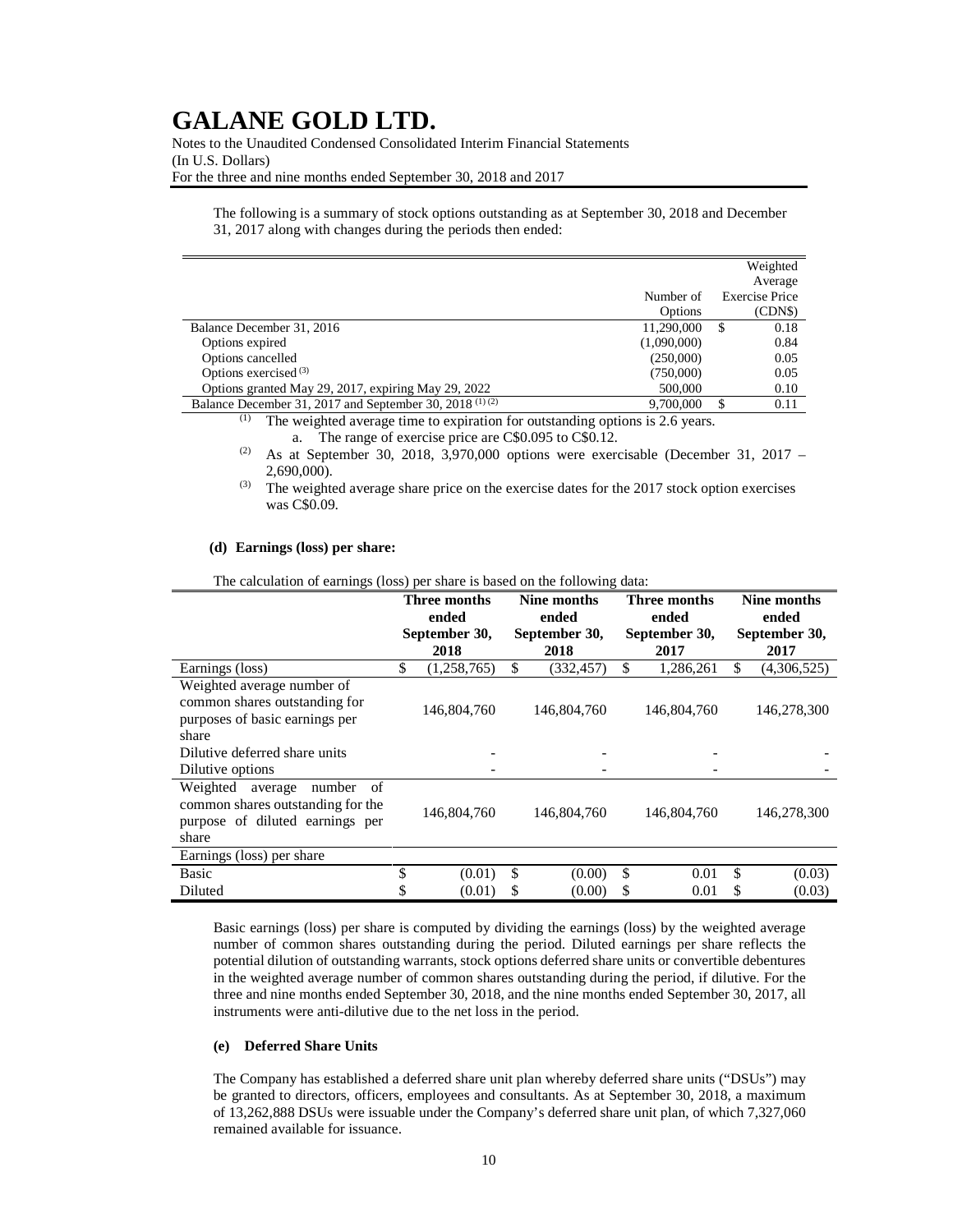Notes to the Unaudited Condensed Consolidated Interim Financial Statements (In U.S. Dollars) For the three and nine months ended September 30, 2018 and 2017

#### **(f) Warrants:**

The following is a summary of warrants outstanding as at September 30, 2018 and changes during the periods then ended:

|                                    |             | Number of Weighted Avg<br>Warrants Exercise Price |
|------------------------------------|-------------|---------------------------------------------------|
|                                    |             | (C\$)                                             |
| Balance, December 31, 2016         | 4,596,614   | 0.11                                              |
| Warrants expired November 20, 2017 | (4,076,598) | 0.10                                              |
| Balance, September 30, 2018        | 520,016     | 0.18                                              |

# **14. Breakdown of costs**

### **(a) Mining costs**

|                               |   | Three months<br>ended<br>September 30,<br>2018 |    | Nine months<br>ended<br>September 30,<br>2018 |    | Three months<br>ended<br>September 30,<br>2017 |   | Nine months<br>ended<br>September 30,<br>2017 |  |
|-------------------------------|---|------------------------------------------------|----|-----------------------------------------------|----|------------------------------------------------|---|-----------------------------------------------|--|
| Mining and production         |   | 9,023,096                                      | \$ | 24,740,546                                    | S  | 6,639,722                                      | S | 19,275,616                                    |  |
| Administrative                |   | 940,655                                        |    | 2,934,574                                     |    | 927,791                                        |   | 2,823,335                                     |  |
| Total                         | S | 9,963,751                                      | \$ | 27,675,120                                    | S  | 7,567,513                                      |   | 22,098,951                                    |  |
| Depreciation and amortization |   | 1,396,552                                      |    | 4,298,213                                     |    | 2,419,758                                      |   | 5,275,918                                     |  |
|                               |   | 11.360.303                                     | S  | 31,973,333                                    | S. | 9.987.271                                      |   | 27,374,869                                    |  |

# **(b) Corporate and General Administration**

|                                 | Three months<br>ended<br>September 30,<br>2018 |    | Nine months<br>ended<br>September 30,<br>2018 |   | Three months<br>ended<br>September 30,<br>2017 |   | Nine months<br>ended<br>September 30,<br>2017 |  |
|---------------------------------|------------------------------------------------|----|-----------------------------------------------|---|------------------------------------------------|---|-----------------------------------------------|--|
| <b>Professional Fees</b>        | 230,560                                        | -S | 502,759                                       | S | 231.968                                        | S | 471,540                                       |  |
| <b>Share Based Compensation</b> | 43.192                                         |    | 167,111                                       |   | 74.338                                         |   | 206,285                                       |  |
| Corporate Administration        | 503,183                                        |    | 1,403,859                                     |   | 266,092                                        |   | 850,241                                       |  |
|                                 | 776.935                                        |    | 2,073,729                                     | S | 572.398                                        |   | 1,528,066                                     |  |

### **(c) Financing costs**

|                                                                                            | Three months<br>ended<br>September 30,<br>2018 |         | Nine months<br>ended<br>September 30,<br>2018 |         | Three months<br>ended<br>September 30,<br>2017 |         | Nine months<br>ended<br>September 30,<br>2017 |           |
|--------------------------------------------------------------------------------------------|------------------------------------------------|---------|-----------------------------------------------|---------|------------------------------------------------|---------|-----------------------------------------------|-----------|
| Interest on long term debt<br>(Decrease)/increase in fair<br>value of warrants denominated | \$                                             | 60.001  | -S                                            | 178.551 | S                                              | 450.636 |                                               | 908.526   |
| in foreign currency                                                                        |                                                | 566     |                                               | 473     |                                                | 6.736   |                                               | 11,593    |
| Accretion                                                                                  |                                                | 88,833  |                                               | 274,579 |                                                | 167,799 |                                               | 728,787   |
|                                                                                            | S                                              | 149.400 | S                                             | 453.603 | S.                                             | 625,171 |                                               | 1,648,906 |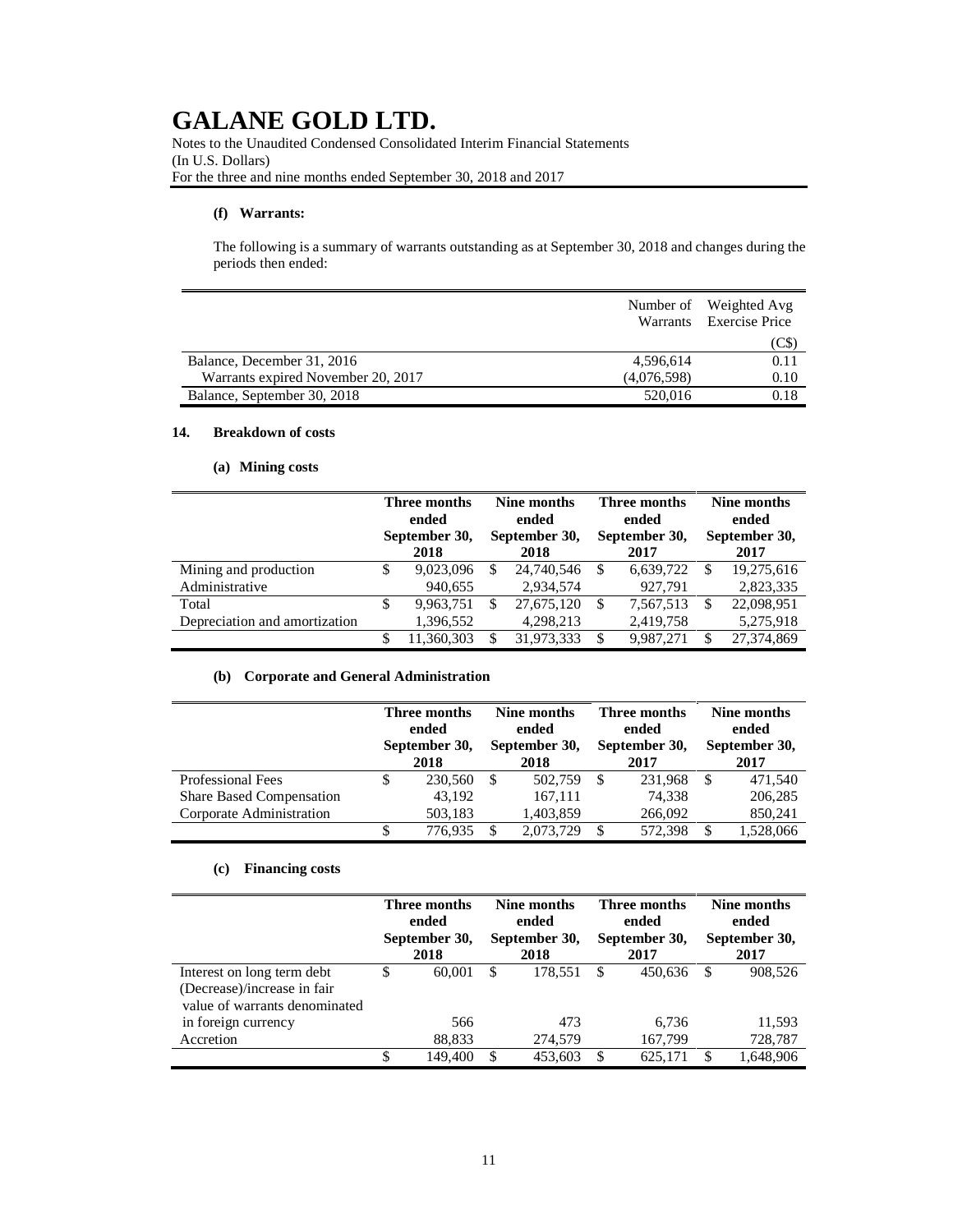Notes to the Unaudited Condensed Consolidated Interim Financial Statements (In U.S. Dollars) For the three and nine months ended September 30, 2018 and 2017

#### **(d) Other expenses**

|                         | Three months<br>ended<br>September 30,<br>2018 |    | Nine months<br>ended<br>September 30,<br>2018 |    | Three months<br>ended<br>September 30,<br>2017 |  | Nine months<br>ended<br>September 30,<br>2017 |  |
|-------------------------|------------------------------------------------|----|-----------------------------------------------|----|------------------------------------------------|--|-----------------------------------------------|--|
| Other expenses (income) | 12.415                                         | -8 | 17.029                                        | -S | (2,132)                                        |  | (7,678)                                       |  |
| Galaxy on-going costs   | (94, 412)                                      |    | 354,013                                       |    | (653,384)                                      |  | (34,248)                                      |  |
|                         | (81,997)                                       |    | 371,042                                       |    | (655, 516)                                     |  | (41, 926)                                     |  |

#### **15. Commitments and Contingencies**

#### **(a) Royalty expenses**

Production from the Company's Mupane operation is subject to third party royalties (included in mining costs) of 5% of revenues based on market prices at the date of shipment. For the nine month period ended September 30, 2018, the Company paid \$1,744,254 in royalties (2017 – deferred \$1,512,373).

#### **(b) Operating contractual obligations**

The Company has operating lease obligations which relate to obligations for land operating lease agreements as follows:

| • To be incurred in the remainder of $2018$ | \$154.755   |
|---------------------------------------------|-------------|
| • To be incurred $2019-2022$                | \$1,864,355 |
| • To be incurred 2023 onwards               | \$289.745   |

# **(c) Claims**

The Company is subject to the possibility of revised tax assessments for some years. The Company does not believe that, should unfavourable decisions arise from any review of its tax filings, that any amount it might be required to pay will be material. No amounts have been provided for in the Financial Statements.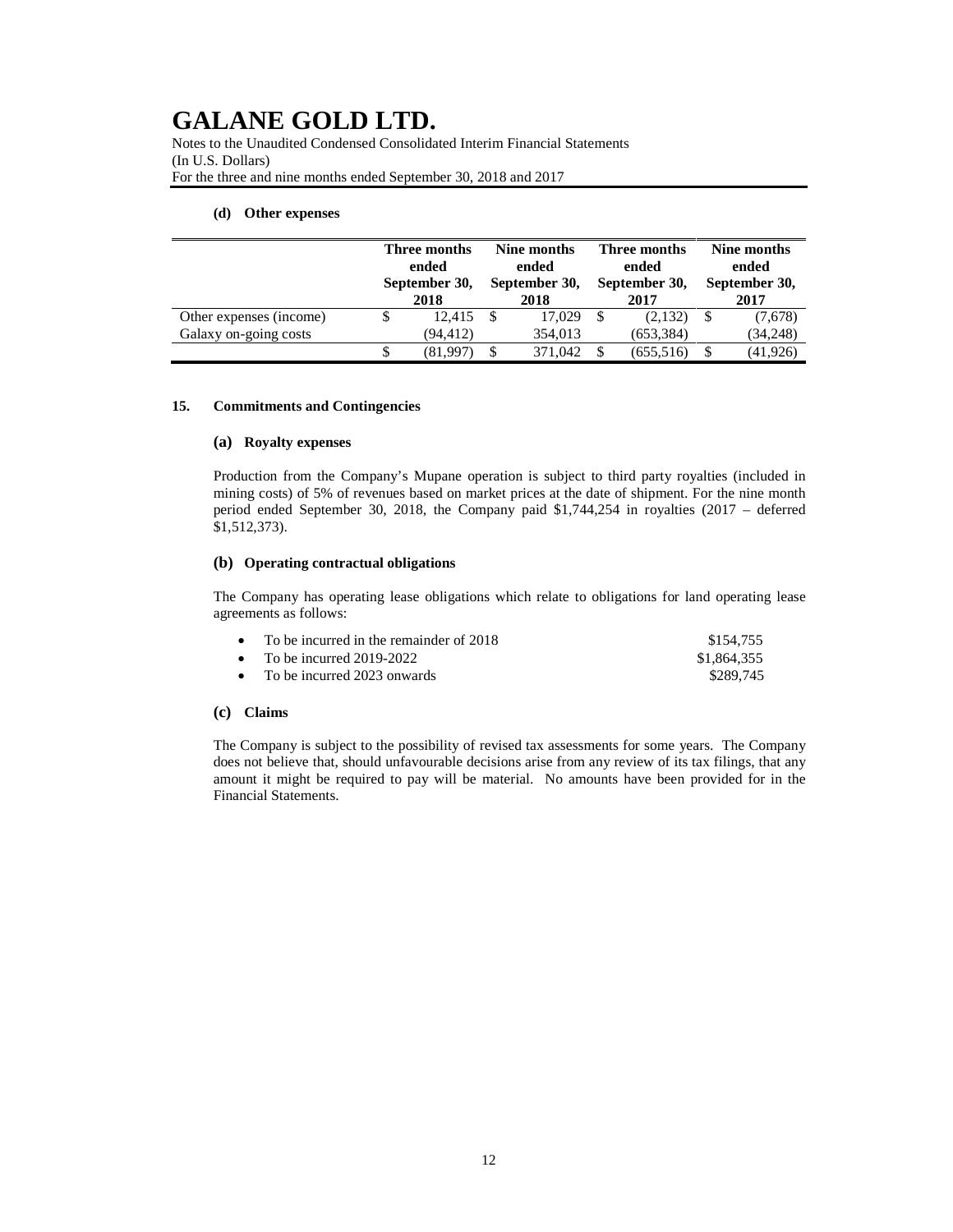Notes to the Unaudited Condensed Consolidated Interim Financial Statements (In U.S. Dollars) For the three and nine months ended September 30, 2018 and 2017

## **16. Related party transactions**

During the nine months ended September 30, 2018, no related party transactions occurred.

The remuneration of directors and other members of key management personnel during the nine months ended September 30, 2018 are as follows:

|                                                      | Nine months     | Nine months     |
|------------------------------------------------------|-----------------|-----------------|
|                                                      | ended           | ended           |
|                                                      | September 30,   | September 30,   |
|                                                      | 2018            | 2017            |
| <b>Salaries</b>                                      | \$<br>1,126,923 | \$<br>729,164   |
| Management fees <sup>(1)</sup>                       | 128,631         | 133,996         |
| Directors fees                                       | 61,242          | 68,126          |
| Share-based compensation <sup><math>(2)</math></sup> | 167,111         | 206,285         |
|                                                      | \$<br>1,483,907 | \$<br>1,137,571 |

(1) Management fees represent compensation paid to officers of the Company pursuant to contracts for services.

(2) Share-based compensation is the fair value of options and deferred share units granted and vested with key management personnel.

## **17. Segmented information**

The Company operates in one reportable segment, being the exploration, development and operation of gold mining properties. All of the Company's equipment and mining assets are located in the Republic of Botswana South Africa and all revenues of the Company are earned in the Republic of Botswana. A breakdown of the total assets by geographic segment is as follows:

|                             | Canada              | South<br>Africa              | <b>Botswana</b>           | <b>Total</b>                             |
|-----------------------------|---------------------|------------------------------|---------------------------|------------------------------------------|
| Cash<br>All other assets    | \$393.639<br>87.218 | 135,843<br>\$.<br>12,779,080 | \$2,527,300<br>28.321.441 | <sup>\$</sup><br>3,056,782<br>41,187,739 |
| Balance, September 30, 2018 | \$480,857           | \$12,914,923                 | \$30,848,741              | \$44,244,521                             |

#### **18. Subsequent events**

#### **Satisfaction of conditions precedent to earn-in option agreement for Botswana prospecting sites**

On October 1, 2018, the Company announced that all of the conditions precedent set forth in the previously announced earn-in option agreement (the "Earn-in Agreement") with B2Gold Corp. ("B2Gold") were satisfied which will enable the parties to move forward with their obligations under the Earn-in Agreement.

Under the Earn-in Agreement, B2Gold has the option to indirectly acquire, in tranches, up to 70% of the shares of Southern Cross Exploration and Development (Pty) Ltd., a newly incorporated subsidiary of Galane Gold, which received two gold prospecting licences over an aggregate of approximately 520 km2 located around the Company's Mupane property, excluding its current operations and mining licences, in Botswana. B2Gold has agreed to and will carry out exploration on the properties with guidance received from a jointly formed technical committee.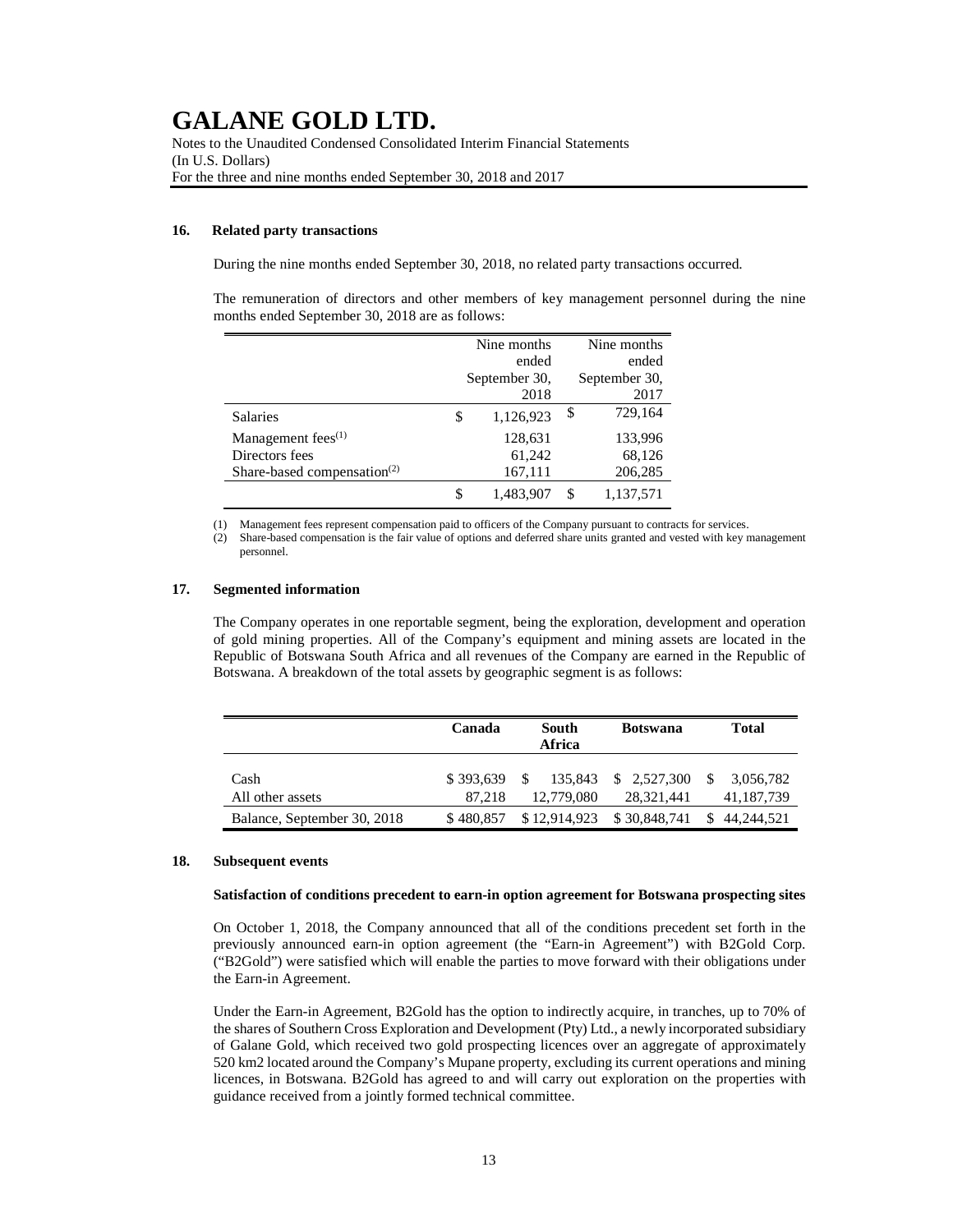Notes to the Unaudited Condensed Consolidated Interim Financial Statements (In U.S. Dollars) For the three and nine months ended September 30, 2018 and 2017

### **Closing of C\$2.7 million private placement and satisfaction of last condition precedent to loan agreement**

On October 2, 2018, the Company announced that it has closed a non-brokered private placement (the "Private Placement") of 54,000,000 units (the "Units") at a price of C\$0.05 per Unit for aggregate gross proceeds of C\$2,700,000. Each Unit was comprised of one common share of the Company and one common share purchase warrant (each, a "Warrant"), with each Warrant entitling the holder thereof to acquire one common share at an exercise price of C\$0.05 until October 1, 2020. The expiry date of the Warrants can be accelerated by the Company to the date that is 10 business days after the date where the closing price of the common shares on the TSX Venture Exchange is higher than C\$0.20 for 10 consecutive trading days, provided such trading days occur four months and one day after the issuance of the Warrants.

The closing of the Private Placement constituted the satisfaction of the last condition precedent to the effectiveness of the loan agreement for the Company's previously announced \$5,000,000 secured loan facility with Barak Fund SPC Limited.

#### **Agreement to acquire Andy Well project in Australia**

On October 4, 2018, the Company announced that it entered into a purchase agreement (the "Purchase Agreement") to acquire certain Western Australian mining tenements and related plant, equipment and assets (collectively, the "Andy Well Project") from Andy Well Mining Pty Ltd and Doray Minerals Limited (ASX: DRM) (together the "Vendor"). The parties entered into a Deed of Variation on October 30, 2018 to make certain non-material amendments to the Purchase Agreement.

Under the Purchase Agreement, as amended, a wholly-owned subsidiary of the Company has agreed to acquire the Andy Well Project in exchange for aggregate consideration of AUD\$10,000,000 comprised of (i) common shares in its capital having an aggregate value of AUD\$1,000,000 (the "Share Consideration") calculated by reference to the average volume weighted trading price of the common shares on the TSX Venture Exchange during the five trading days preceding September 29, 2018, and converted into Canadian dollars based upon the AUD\$:CDN\$ exchange rate as quoted by the Bank of Canada for the trading day immediately prior to such date; and (ii) aggregate cash consideration of AUD\$9,000,000 (the "Cash Consideration"). The Share Consideration would represent approximately 9% of the Company's issued and outstanding common shares based upon its current share capital, if the transaction is completed. The Company has the option to pay all or a part of the Share Consideration in cash.

The Share Consideration and AUD\$3,000,000 of the Cash Consideration will become payable on the closing date of the acquisition. AUD\$3,000,000 of the Cash Consideration will become payable on the earlier of the commencement of commercial operations on the Andy Well Project and September 29, 2019, with the remaining AUD\$3,000,000 of the Cash Consideration to become payable on the earlier of 12 months after the commencement of commercial operations on the Andy Well Project and September 29, 2020.

The acquisition of the Andy Well Project is subject to the satisfaction or waiver of numerous closing conditions on or before January 27, 2019, including the receipt of various Australian regulatory consents, including with respect to the mining tenements by the Department of Mines, Industry Regulation and Safety and Treasurer of the Commonwealth of Australia, if required; approval of the TSX Venture Exchange; the Vendor obtaining all shareholder approvals, if any, required by the Australian Securities Exchange; the receipt of a technical report in accordance with National Instrument 43-101 *Standards of Disclosure for Mineral Projects* ("NI 43-101"); the execution of the Gnaweeda Farm-In Agreement (as defined below); and the preparation and filing of a revised mine closure plan by the Vendor; and other conditions customary to a transaction of this nature.